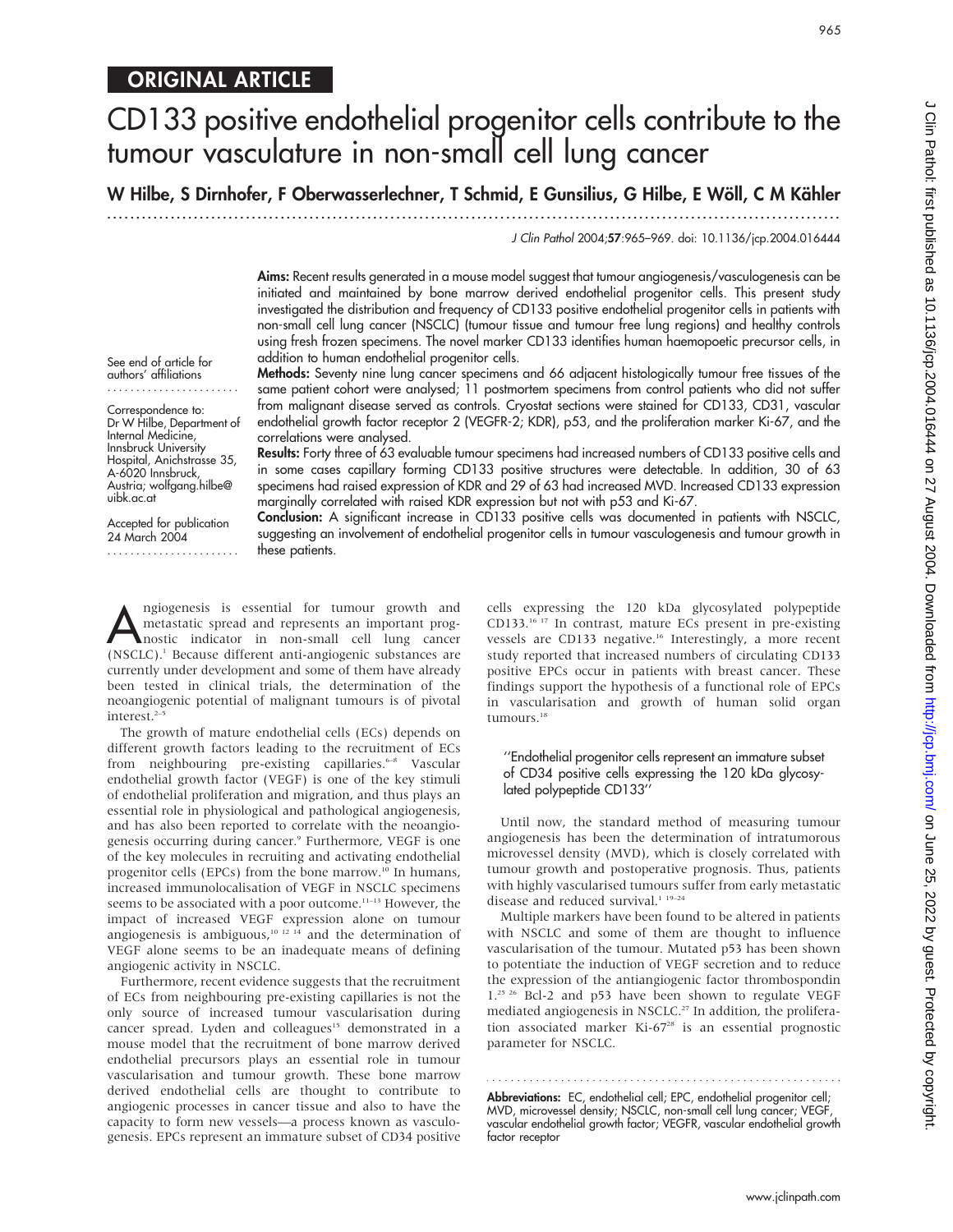Here, we show for the first time that increased numbers of CD133 positive EPCs are found in NSCLC specimens and that they may contribute to tumour vasculogenesis. Furthermore, the relation between this increase and VEGF receptor 2 (VEGFR-2; KDR) expression and its correlation with MVD, proliferative activity, and p53 expression is presented.

#### PATIENTS AND METHODS **Patients**

Fresh tumour tissues from 79 patients with NSCLC were obtained for routine diagnosis. All patients were treated surgically with curative intention. One portion of the sample was fixed in 10% formalin and another part was immediately snap frozen in liquid nitrogen and stored at  $-80^{\circ}$ C for immunohistology. All tumour specimens were evaluated histopathologically according to the World Health Organisation classification.29

As a result of an alveolar pattern of tumour infiltration, with consecutively increased numbers of capillaries, 16 patients were excluded from further evaluation, because in these cases the determination of MVD could have produced false positive results. In the remaining 63 patients, the histological diagnosis was as follows: 25 cases of adenocarcinoma, 34 cases of squamous cell carcinoma, two cases of large cell carcinoma, and two cases of carcinoid tumour. According to UICC recommendations, 42 patients were classified as stage I, 13 patients as stage II, and eight patients as stage III. Patients in advanced clinical stages were treated with chemotherapy and/or radiotherapy.

#### Immunocytochemical staining

Frozen specimens were cut at  $3-5 \mu m$  in a cryostat, fixed, incubated with monoclonal antibodies at appropriate dilutions, and then incubated with an alkaline phosphatase complex (D651; Dako, Glostrup, Denmark), as reported previously.30 All antibodies were diluted with phosphate buffered saline with 1% bovine serum albumin. The following monoclonal antibodies were used: CD133/1 (clone AC133; Miltenyi Biotec, Bergisch Gladbach, Germany); anti-VEGFR-2 (clone KDR-2; Sigma-Aldrich, St Louis, Missouri, USA); CD31 (clone WM59; Serotec, Kiddington, UK); PAb 1801 to detect p53 (clone 1801; Pharmingen, San Diego, California, USA), and Ki-67 (Dakopatts, Glostrup, Denmark).



Figure 2 Immunostaining for CD133 in a sequential section of a nonsmall cell lung cancer specimen, showing a CD133 positive vessel. Alkaline phosphatase anti-alkaline phosphatase staining on cryostat section.

#### Immunohistochemical evaluation

Slides were evaluated independently by two of the authors (WH and SD) using a semiquantitative method on a Zeiss AXIOSKOP 2 microscope. Immunopositive cells were counted from representative areas of the sections and expressed as a percentage. The intensity of immunostaining was categorised as follows:  $-$ , negative;  $+$ , low;  $++$ , moderate; and  $++$ , high.

Cutoff values were defined by analysing adjacent histologically confirmed tumour free areas of 66 patients with NSCLC (mean percentage  $+2SD$ )<sup>30</sup>: CD133, > 0.7%; VEGFR-2 (KDR),  $> 12.3\%$ ; p53,  $> 1.3\%$ ; and Ki-67,  $> 2.7\%$ . For VEGFR-2 expression a second cutoff was introduced, because the calculated value (12.3%, ''high expression'') could not distinguish between the subgroups sufficiently. Therefore, the cutoff value was defined by using the median value of the tumour free cohort (2.5%, ''low expression''). For CD31, the cutoff was defined as the median number of positive cells of the three most intense areas: 15%. Only cases with moderate (++) or high (+++) staining intensity and a percentage of immunopositive cells above the cutoff point were scored as "positive".

Microvessel counting was performed in accordance with previous reports,<sup>1 21</sup> with slight modifications, using CD31. EPCs localised in capillary structures were characterised further by CD133 and VEGFR-2 (KDR). For all three tested antibodies, the most intense regions were identified under low magnification  $(x100)$ , after which the positive cells were



Figure 1 Immunostaining for CD133 in a sequential section of a nonsmall cell lung cancer specimen; single CD133 positive cells are seen, together with initiation of endothelial progenitor cell mediated vasculogenesis. Alkaline phosphatase anti-alkaline phosphatase staining on cryostat section.



Figure 3 Immunostaining for CD31 in a sequential section of a nonsmall cell lung cancer specimen, showing a typical capillary structure embedded in the infiltrating tumour (CD31 positive). Alkaline phosphatase anti-alkaline phosphatase staining on cryostat section.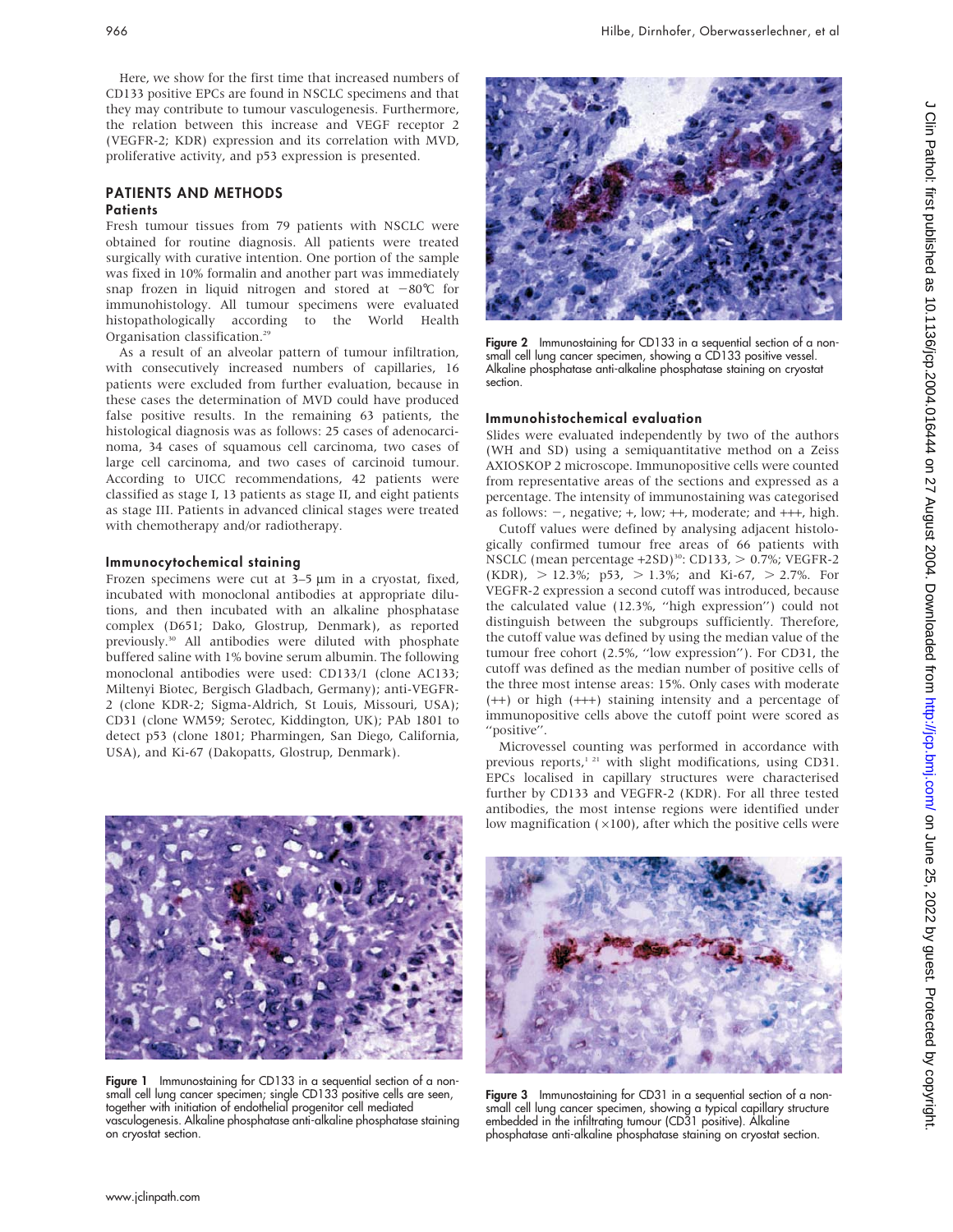

Figure 4 Immunostaining for CD133 in a sequential section of a nonsmall cell lung cancer specimen, same capillary as in fig 3 (CD133 positive). Alkaline phosphatase anti-alkaline phosphatase staining on cryostat section.

counted under higher magnification  $(x400)$  in these regions. Ki-67 and p53 analysis was performed on the whole cell population.

#### Summary of the procedure for immunohistochemical analysis

- (1) Counting the number of ''immunopositive cells'' expressed as a percentage.
- (2) Assessing the intensity of immunostaining  $(-)$ , negative; +, low; ++, moderate; and +++, high).
- (3) ''Positive cases'': moderate (++) or high (+++) staining intensity and a percentage of ''immunopositive cells'' above the cutoff points.

#### Statistical analysis

The Pearson  $\chi^2$  test was used to compare the results of two or more subgroups. Significance was determined by means of 95% confidence intervals. All statistical procedures were performed using SPSS, version 7.5, statistical software (SPSS Inc, Chicago, Illinois, USA)

# RESULTS

#### **Patients**

The median age of the 63 patients evaluated was 62 (range, 37–79) years at the time of surgery. The male : female ratio was 4.2 : 1 (51 : 12). The median observation time was 17 (range, 1–95) months, the median survival was not reached, and 18 patients died.

The analysis was based on three different groups of tissues, namely:

- (1) Tumour specimens of patients with NSCLC (tumour group).
- (2) Tumour free specimens of patients with NSCLC (tumour free group).
- (3) Tumour free specimens of non-tumour patients (healthy control group).

#### Immunohistochemistry

Tables 1 and 2 give the results of the immunohistochemical staining. Increased numbers of CD133 positive cells were found in 43 of 63 cases within the tumour group, and some cases revealed capillary forming structures positive for CD133 staining (figs 1–4). Overall, the median number of CD133 positive cells within the tumour specimens was 0.2% (range, 0–50%) and 43 were over the cutoff value (0.7%). In contrast, in tumour free samples ( $n = 66$ ) of the same NSCLC patient cohort, only single CD133 positive cells were detected (median, 0%; range, 0–1%) and no CD133 positive capillary structures were seen. The same data were obtained in the control group (median, 0%; range, 0–1%). In the tumour group CD133 expression correlated marginally with VEGFR-2 expression (cutoff value of 2.5%;  $p = 0.053$ ).

Increased numbers of VEGFR-2 (KDR) immunopositive cells were detected in 30 of 63 samples within the infiltrating tumour using a cutoff value of 2.5%. The median number of VEGFR-2 positive cells was 2% (range, 0–20%). VEGFR-2 expression (median, 2.5%; range, 0–20%) in the tumour free regions of these patients revealed similar values: 32 of 66 scored positive. Applying the calculated cutoff value (12.3%), five patients in the tumour group and four in the tumour free cohort had raised numbers of VEGFR-2 positive cells. Similar values were detected (2% VEGFR-2 positive cells, range, 0.2– 20%; number of positive cases, four of 11 (cutoff, 2.5%) or one of 11 (cutoff, 12.3%)) in the control group. There were no significant differences between the three cohorts analysed. When a lower cutoff value was applied, the distribution of VEGFR-2 positive cases within the three groups still did not differ (cutoff, 2.5%: 36% control group  $v$  48% tumour free group v 48% tumour group).

Increased MVD (as assessed by CD31 expression) was detected in 29 of the 63 tumour samples. MVD correlated with tumour grade ( $p = 0.033$ ). In detail, MVD positive cases revealed a higher rate of grade III tumours (15 of 29) when compared with MVD negative tumours (nine of 29).

The frequency of Ki-67 and p53 expression did not correlate with the angiogenic parameters (CD133, CD31/ MVD, and VEGFR-2 (KDR)). Within the analysed clinical parameters (sex, histology, and stage) the angiogenic markers were distributed equally in the tumour cohort (table 1).

| $No$ $%$              | <b>MVD</b> | <b>VEGFR-2</b> | CD133     | All patients |
|-----------------------|------------|----------------|-----------|--------------|
| No. of positive cases | 29         | 30             | 43        | 63           |
| Diagnosis             |            |                |           |              |
| AC                    | 11 (38%)   | 11(37%)        | 19 (44%)  | 25 (40%)     |
| <b>SCC</b>            | 17 (59%)   | 17 (57%)       | 22 (51%)  | 34 (54%)     |
| Other                 | 1(3%)      | 2(6%)          | 2(4%)     | 4(6%)        |
| Stage                 |            |                |           |              |
| Stage 1               | 17 (59%)   | 20 (67%)       | 30 (70%)  | 42 (67%)     |
| Stage 2               | 6(21%)     | 4 (13%)        | 8(19%)    | 13 (21%)     |
| Stage 3               | 6(21%)     | 4 (13%)        | $5(11\%)$ | 8 (13%)      |
| <b>Died</b>           | 9(31%)     | 9(40%)         | 14 (33%)  | 18 (29%)     |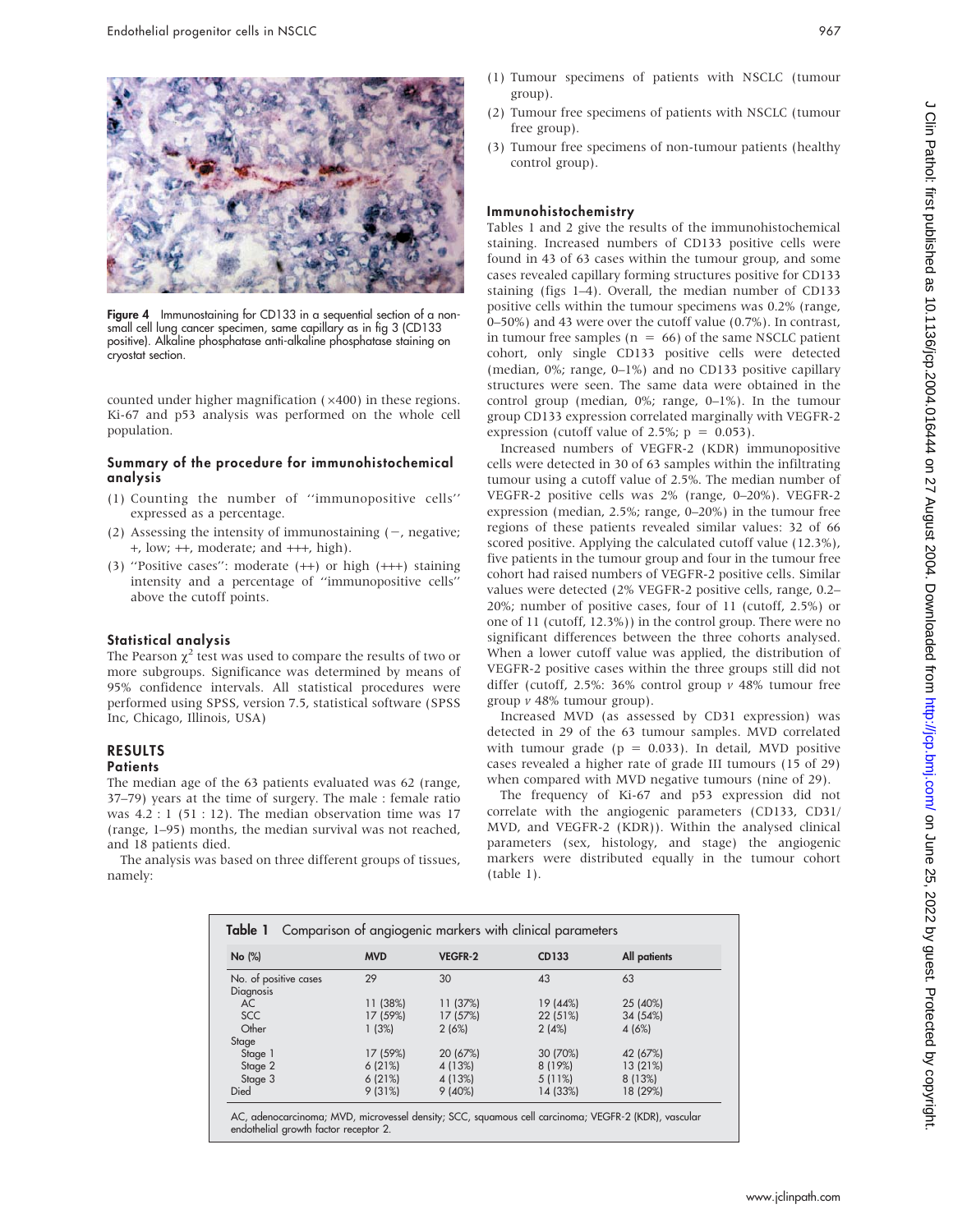#### Table 2 Expression profiles of the three angiogenic markers analysed

|                                             | Control group |             | Non-tumour specimens from<br><b>NSCLC</b> group |           | <b>NSCLC</b> specimens |           |
|---------------------------------------------|---------------|-------------|-------------------------------------------------|-----------|------------------------|-----------|
| Number                                      |               |             | 66                                              |           | 63                     |           |
| CD133                                       |               |             |                                                 |           |                        |           |
| Number of positive cells (median, range)    | 0%            | $0 - 1%$    | 0%                                              | $0 - 1%$  | 0.2%                   | $0 - 50%$ |
| Cases above cutoff value (0.7%) (number, %) | $\Omega$      | 0%          | $\Omega$                                        | 0%        | 43                     | 68%       |
| VEGFR-2                                     |               |             |                                                 |           |                        |           |
| Number of positive cells (median, range)    | 2%            | $0.2 - 20%$ | 2.50%                                           | $0 - 20%$ | 2%                     | $0 - 20%$ |
| Cases above the cutoff values               |               |             |                                                 |           |                        |           |
| Low expression: cutoff 2.5% (number, %)     | 4             | 36%         | 32                                              | 48%       | 30                     | 48%       |
| High expression: cutoff 12.3% (number, %)   |               | 9%          | 4                                               | 6%        | 5                      | 8%        |
| MVD (CD31)                                  |               |             |                                                 |           |                        |           |
| Number of positive cells (median, range)    | <b>NE</b>     |             | <b>NE</b>                                       |           | 6%                     | $0 - 32%$ |
| Cases above cutoff value (15) (number, %)   | <b>NE</b>     |             | <b>NE</b>                                       |           | 29                     | 46%       |
| p53 (number, %)                             | $\Omega$      | 0%          |                                                 | 2%        | 25                     | 63%       |
| Ki-67 (number, %)                           | $\Omega$      | 0%          |                                                 | 2%        | 32                     | 41%       |

Comparison of the three cohorts: tumour free control group (''control group''), tumour free specimens from patients with NSCLC, and tumour specimens from patients with NSCLC.

MVD, microvessel density; NE, not evaluable; NSCLC, non-small cell lung cancer.

#### Survival analysis

None of the tested angiogenetic markers was significantly related to survival in univariate analysis in the tumour cohort.

# **DISCUSSION**

Tumour vascularisation seems to be essential for tumour growth and metastatic spread.<sup>7</sup> In addition to angiogenesisthe migration and sprouting of ECs from neighbouring pre-existing capillaries—tumour induced vasculogenesis mediated by bone marrow derived EPCs is thought to be a possible mechanism of vascularisation.15–17 31–33

Asahara et al showed that EPCs isolated from peripheral blood are incorporated into sites of active angiogenesis, and that EPCs might help augment collateral vessel growth within ischaemic tissue.<sup>31</sup> Furthermore, EPCs are thought to contribute to pathological neovascularisation<sup>32</sup> <sup>33</sup>-for example, in sites of myocardial infarction, and Lyden et al demonstrated in a mouse model that EPCs seem to be key cells for tumour vascularisation and growth.<sup>15</sup> Until recently, no data were available on the presence of EPCs in solid organ cancer, and their possible contribution to tumour induced vasculogenesis in humans. However, a recent study has shown that increased numbers of circulating CD133 positive EPCs can be found in patients with breast cancer.<sup>18</sup>

Here, we show for the first time that increased numbers of CD133 positive EPCs are present in patients with NSCLC, and that they seem to contribute to capillary forming units in invading tumour formations (figs 1–4). Increased numbers of CD133 expressing cells were found in 43 of the 63 samples, correlating marginally with KDR expression. Previous phenotypic analyses revealed that most CD133 positive cells derived from CD34 positive cells display endothelial features, including the expression of VEGFR-2 (KDR).<sup>17 34</sup> Not surprisingly, we found a correlation between CD133 and VEGFR-2 (KDR) expression in our present study. However, CD133 did not correlate with MVD, as defined by CD31 positivity. This result is not surprising because CD31 is expressed on activated endothelial cells and on non-activated ones. CD31 expression can also be detected in many other cell types present in cancer tissues.<sup>35</sup>

All three evaluated cohorts (NSCLC specimens, and tumour free tissue from patients and the control group) revealed similar levels of VEGFR-2 expression. A possible explanation for this observation might be that VEGFR-2 staining is not endothelial cell specific. VEGFR-2 is expressed on endothelial cells, alveolar type II cells, and on endothelial progenitor cells.<sup>36</sup> In addition, normal lung tissue has a high

# Take home messages

- Forty three of 63 patients with non-small cell lung cancer had increased expression of CD133 positive cells in their tumour tissue
- Thirty of 63 specimens also had raised expression of KDR and 29 of 63 had increased microvessel density
- These results suggest that endothelial progenitor cells (EPCs) are involved in tumour vasculogenesis and tumour growth in these patients
- Treatment strategies targeting the mobilisation of EPCs from the bone marrow and the homing of these cells into malignant tumours might be an alternative approach for the treatment of patients with cancer

density of blood vessels, and consequently has high VEGFR-2 expression. Thus, VEGFR-2 expression seems to be insufficient to discriminate highly active tumours.

''We have shown for the first time that increased numbers of CD133 positive endothelial progenitor cells can be found in non-small cell lung cancer tissue and that these cells seem to contribute to the formation of capillaries''

In conclusion, we have shown for the first time that increased numbers of CD133 positive EPCs can be found in NSCLC tissue and that these cells seem to contribute to the formation of capillaries. Consequently, our data suggest that CD133 positive EPCs contribute to vasculogenesis in solid tumours, and might regulate tumour growth in humans. Thus, treatment strategies targeting the mobilisation of EPCs from the bone marrow and the homing of these cells into malignant tumours might be an alternative approach for the treatment of patients with cancer.

#### ACKNOWLEDGEMENTS

This study was supported by the Association for Cancer Research, Innsbruck, Austria (Verein für Tumorforschung – Innsbruck).

#### Authors' affiliations .....................

W Hilbe, F Oberwasserlechner, E Gunsilius, E Wöll, C M Kähler, Department of Internal Medicine, University Hospital, Anichstrasse 35, A-6020 Innsbruck, Austria